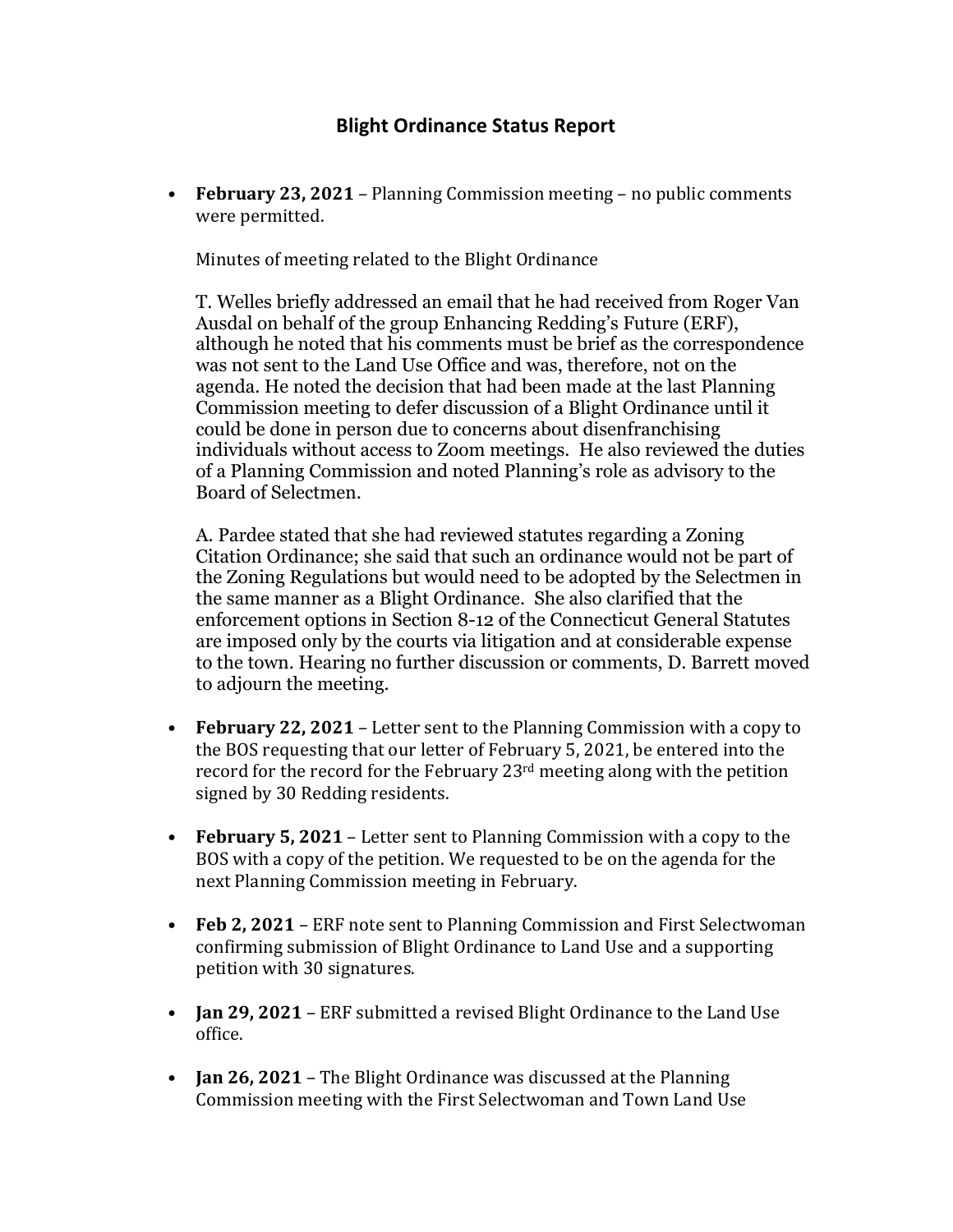Director present. It was indicated that the ordinance should have been submitted to Land Use (**Note** – change to advice given Dec 8th meeting). It was mentioned that the town attorney had reviewed the ordinance and felt that the enforcement procedures could be simplified. The appeals process was discussed; the BOS would be the appeals board. (**Note** - this differs from the Ridgefield ordinance, which has a separate appeals board). The planning commission focused on the specificity of Redding's Zoning Ordinance and contrasted it with the intentional flexibility built into the proposed Blight Ordinance. There was discussion on the compassionate enforcement used in zoning. The use of a citation mechanism along with modifications to the zoning ordinance was discussed in lieu of a separate Blight Ordinance. It was also suggested that any adoption of a new ordinance should happen when a public hearing, with voters present, could take place. (**Note** - Dec 8th meeting it was confirmed a video vote was acceptable by the First Selectwoman)

- **January 19th, 2021** ERF sent a revised Blight Ordinance to the Planning Commission, with a copy to the First Selectwoman, with guidance on how the Planning Commission might address concerns raised at the previous meeting. ERF indicated they were happy to provide an advisory role as necessary.
- **Jan 12th, 2021** The Blight Ordinance was discussed at the Planning Commission meeting with the First Selectwoman present. Initial concerns on the part of commission members related to hardship situations, and concern for dealing with aesthetics. Composition of the Blight Prevention Board was discussed, and it was suggested that religious leaders might be involved. It was stated that the ordinance had been reviewed by town council and suggested that the commission and ERF work on modifying the current document.
- **Dec 21, 2020** The Blight Ordinance proposal was discussed at the BOS meeting. A vote was taken to refer the ordinance to the Planning Commission not the Zoning Commission.
- **Dec 8, 2020** The Blight Ordinance proposal was introduced at the Planning Commission with the First Selectwoman present. The commission was informed that in discussion with the Land Use Director the ordinance should be reviewed by the Planning Commission not the Zoning Commission. The First Selectwoman also informed the meeting that a public vote could be completed via Zoom video.
- **Dec 7, 2020** ERF sent a copy of the draft ordinance plus a position paper to all members of the Planning Commission plus a copy to the First Selectwoman.